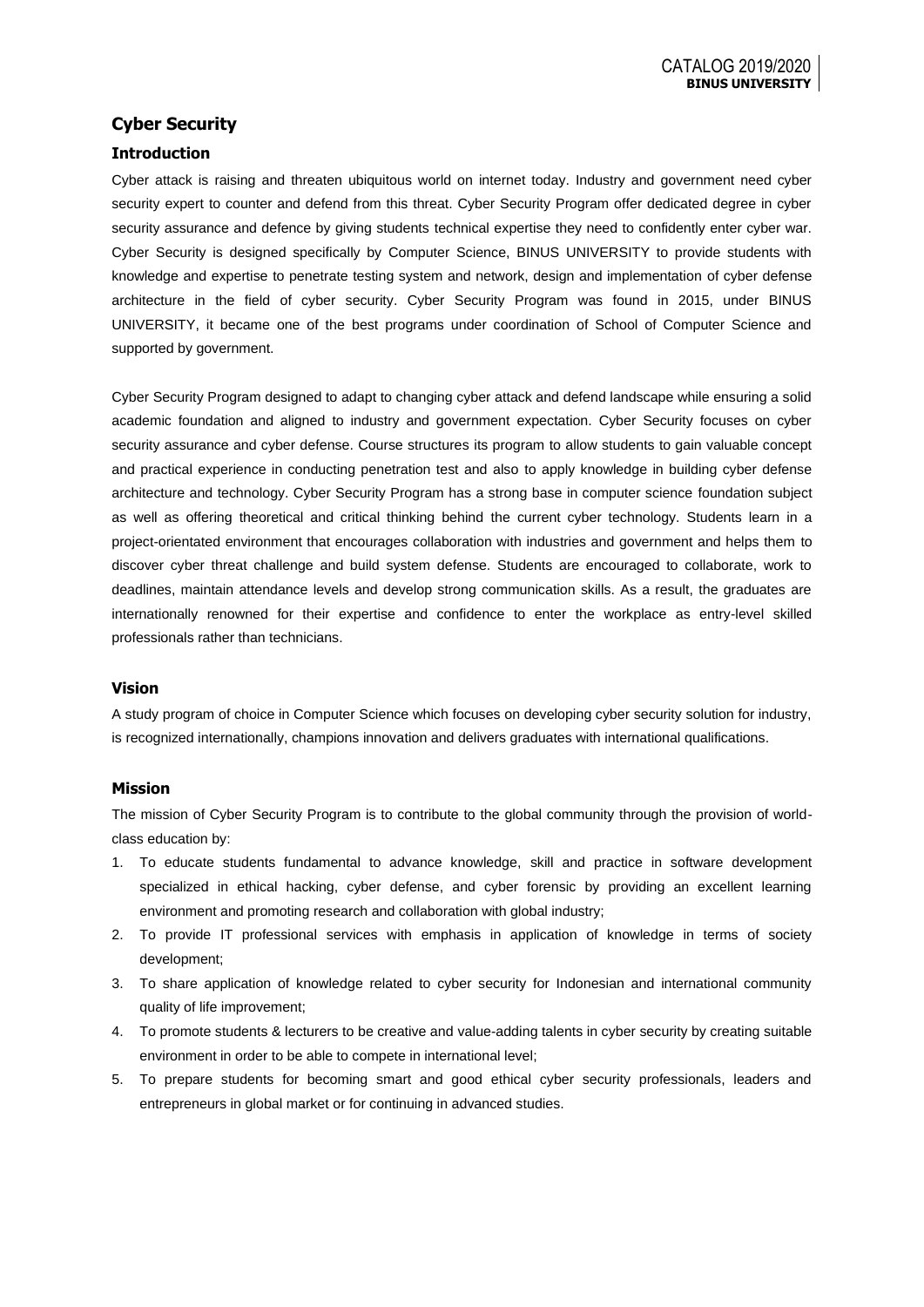## **Program Objective**

The objectives of the program are:

- 1. To provide students with a solid foundation of mathematical, algorithm principles, computer science knowledge and ethical that will be needed in IT practice;
- 2. To provide students with skills to apply design and development principles in the construction of software system applied in database technology, intelligence system, networking and multimedia development;
- 3. To prepare students with abilities to keep up-to-date with the latest Cyber Security trends, developments and industries;
- 4. To prepare students with abilities in problem solving and good communication skills to be able to work as an individual or in a team in an IT environment.

### **Student Outcomes**

After completing the study, graduates are:

- 1. Able to create software application design with the implementation of database system principal design to solve structured and semi-structured data;
- 2. Able to design software application solution based on problem analysis which can be solved with structured approach in informatics area;
- 3. Able to assess technology trend in informatics area to deliver alternative solution of software development;
- 4. Able to conduct penetration testing using appropriate method that suitable to targeted technology;
- 5. Able to evaluate system risk from identification result;
- 6. Able to make a guideline that optimize necessary improvement to close gaps;
- 7. Able to fix the weakness-system by cyber defense approach and technique;
- 8. Able to implement secure system with secure software engineering methodology.

#### **Prospective Career of the Graduates**

After finishing the Program, the graduate of Cyber Security Program could follow a career as:

- 1. Penetration Tester
- 2. Secure Software Developer
- 3. Network Security Administrator
- 4. Information Security Analyst
- 5. Computer Security Architect
- 6. Cyber Intelligence Officer
- 7. Academician in cyber security (Lecturer, Trainer, Researcher)

#### **Curriculum**

The present curriculum used in the Cyber Security Program has been developed in line with the National Curriculum. Also, the local content has been developed in line with the Computer Science Curriculum standard of ACM (Association for Computing Machinery), several local and foreign universities, national and international game industry (developer, publisher), up-to-date cyber attack and threat trends, so that the graduates of the Cyber Security Program are expected to be able to face cyber security challenge at both a national and international level. Generally, the subjects of the curriculum are divided into these following groups of subjects: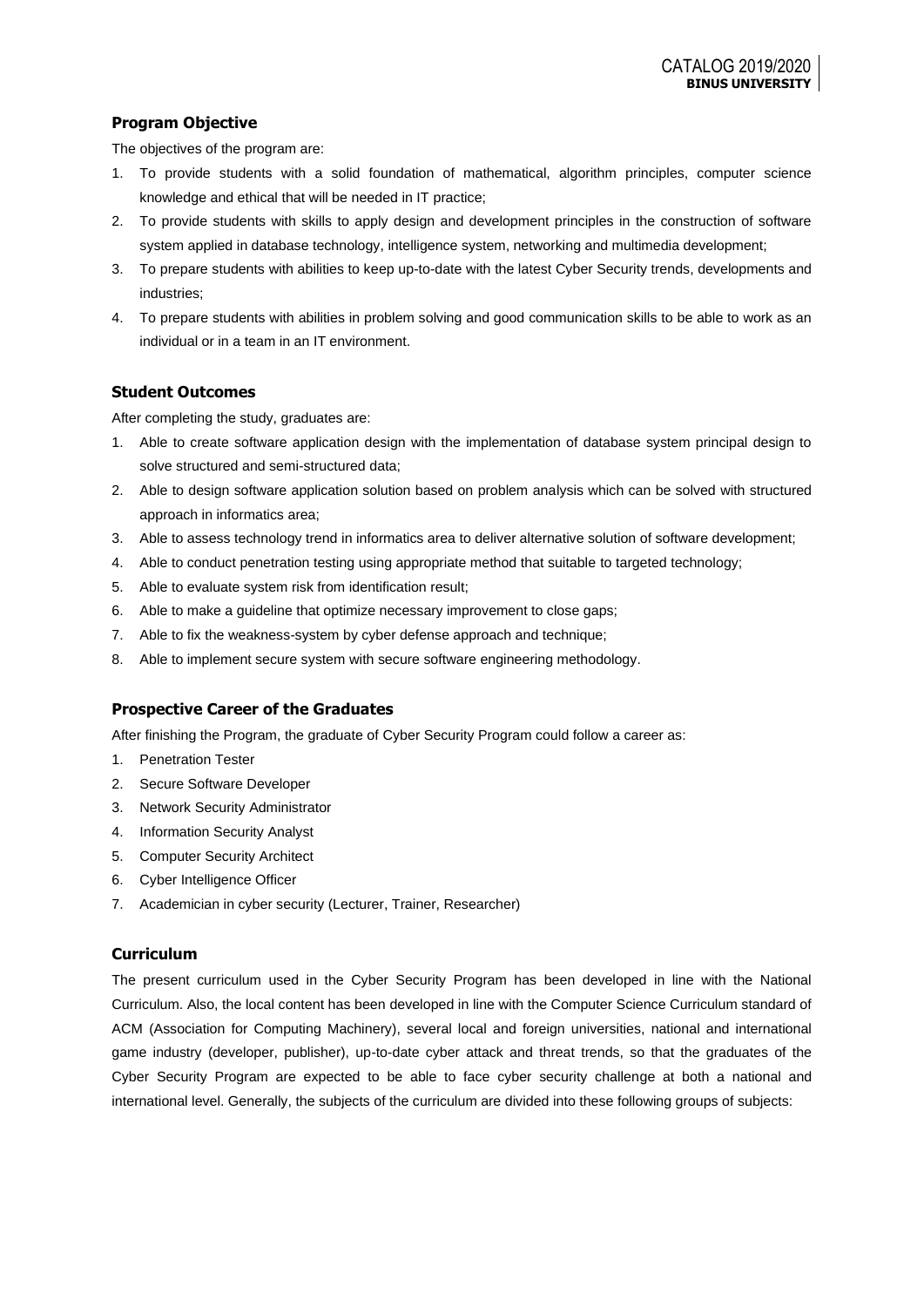#### **Core Computer Science Group**

The objective of this group is to provide grounding in Cyber Security Program through practice as well as applied theory which is required by business both now and in the future. The subjects that are included in this group are programming, algorithm design and analysis, software engineering, databases, computer graphs, interactive multimedia, computer and human interaction, operation system, Cyber Security Analysis, Secure Web Technology and Cyber Forensic.

#### **Science**

The objective of this group is to provide an understanding of mathematics as one of the principal foundations of computer science. Another objective is to give an understanding of scientific methodology (data collection, hypothesis, research methodology, analysis) in problem solving.

#### **Character Building Group (Professional Practices)**

The objective of this group is to develop the personal strengths of the student and to provide him or her with a professional character, professionalism in their field, management skills, oral and written communication skills, understanding of business ethic, ability to work as a team, and to develop a "Binusian" Character.

#### **The Field of Cyber Security Subject**

The objective of building the field of subject in Cyber Security is to give the students a solid foundation of secure software development skills and to introduce the specific skills needed for cyber security assurance and cyber defense. The students are expected to develop their skills and master the techniques which will allow them to conduct research for both their thesis and/or to continue their studies.

The field of Cyber Security subjects:

- 1. Network Security: to explore the various methodologies and techniques of penetration testing and defense in network technology.
- 2. System Defense: to explore the various methodologies and techniques of secure software engineering, secure computer network, and operating system.

All students of Cyber Security Program must follow these two fields to become Cyber Security graduates. The objective of these two fields is to provide the students with the knowledge and skills required by industry and government who want to defend their computer network and system.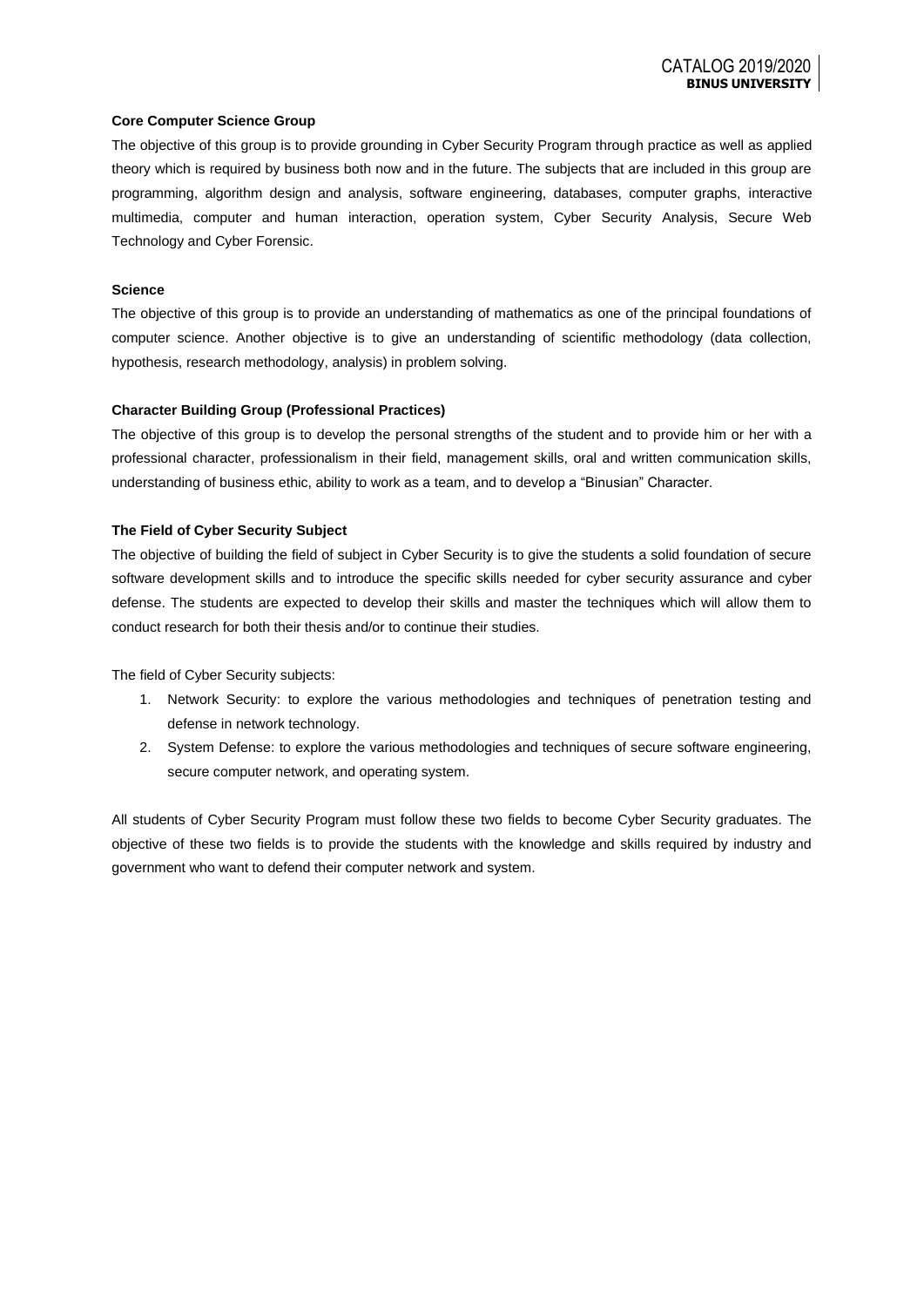| Sem            | Code                         | <b>Course Name</b>                         | <b>SCU</b>     | Total                        |
|----------------|------------------------------|--------------------------------------------|----------------|------------------------------|
|                | CHAR6013                     | Character Building: Pancasila              | 2              |                              |
|                | <b>MATH6025</b>              | <b>Discrete Mathematics</b>                | 4              |                              |
|                | <b>MATH6030</b>              | Linear Algebra                             | $\overline{2}$ |                              |
|                | <b>COMP6047</b>              | Algorithm and Programming                  | 4/2            |                              |
| 1              | COMP6542                     | <b>Computer Security Fundamental</b>       | 2              | 20                           |
|                | STAT6026                     | <b>Probability and Statistics</b>          | $\overline{2}$ |                              |
|                |                              | <b>English University Courses I</b>        |                |                              |
|                | <b>ENGL6128</b>              | English in Focus                           | 2              |                              |
|                | <b>ENGL6130</b>              | English for Business Presentation          | $\overline{2}$ |                              |
|                | <b>CHAR6014</b>              | Character Building: Kewarganegaraan        | 2              |                              |
|                | <b>MATH6031</b>              | Calculus                                   | 4              |                              |
|                | <b>COMP6048</b>              | Data Structures*                           | 4/2            |                              |
|                | <b>ENTR6509</b>              | Entrepreneurship: Ideation                 | $\overline{2}$ |                              |
| $\overline{c}$ | <b>CPEN6098</b>              | <b>Computer Networks</b>                   | 2/2            | 21                           |
|                | <b>LANG6061</b>              | Indonesian                                 | 1              |                              |
|                |                              | <b>English University Courses II</b>       |                |                              |
|                | <b>ENGL6129</b>              | English Savvy                              | 2              |                              |
|                | <b>ENGL6131</b>              | English for Written Business Communication | 2              |                              |
|                | CHAR6015                     | Character Building: Agama                  | $\overline{2}$ |                              |
|                | COMP6639                     | Artificial Intelligence*&***               | 5              |                              |
| 3              | <b>COMP6544</b>              | Network Penetration Testing**              | 2/2            | 23                           |
|                | <b>COMP6056</b>              | Program Design Methods                     | 4              |                              |
|                | COMP6062                     | <b>Compilation Techniques</b>              | 4              |                              |
|                | COMP6049                     | Algorithm Design and Analysis*             | 4              |                              |
|                | <b>COMP6545</b>              | Shell Scripting**                          | $\overline{2}$ |                              |
|                | <b>COMP6546</b>              | Network Administration**                   | 2/2            |                              |
|                | <b>ISYS6169</b>              | Database Systems                           | 4/2            |                              |
| 4              | <b>COMP6645</b>              | Software Engineering*&***                  | 5              | 23                           |
|                | <b>COMP6549</b>              | Software Security*                         | $\overline{2}$ |                              |
|                | LAWS6110                     | Cyber Law                                  | 2              |                              |
|                | <b>COMP6547</b>              | Network Cryptography**                     | $\overline{2}$ |                              |
|                | <b>COMP6548</b>              | Programming for Penetration Testing**      | 2/2            |                              |
| $\mathbf 5$    | <b>COMP6550</b>              | Server Administration**                    | $\overline{2}$ |                              |
|                | COMP6153                     | <b>Operating System</b>                    | 2/2            |                              |
|                | <b>COMP6176</b>              | Human and Computer Interaction             | 2/2            | 22                           |
|                | <b>ENTR6511</b>              | Entrepreneurship: Market Validation        | $\overline{2}$ |                              |
|                | <b>COMP6543</b>              | Secure Programming*&**                     | 2/2            |                              |
|                | <b>COMP6646</b>              | Computer Forensic**                        | $\overline{2}$ |                              |
| 6              | <b>Enrichment Program I</b>  |                                            | 15             | 15                           |
| $\overline{7}$ | <b>Enrichment Program II</b> |                                            | 16             | 16                           |
| 8              | COMP6192                     | <b>Thesis</b>                              | 6              | 6                            |
|                |                              |                                            |                | <b>TOTAL CREDITS 146 SCU</b> |

 *\*) This course is delivered in English*

*\*\*) Global Learning Systems Course*

*\*\*\*) Entrepreneurship Embedded*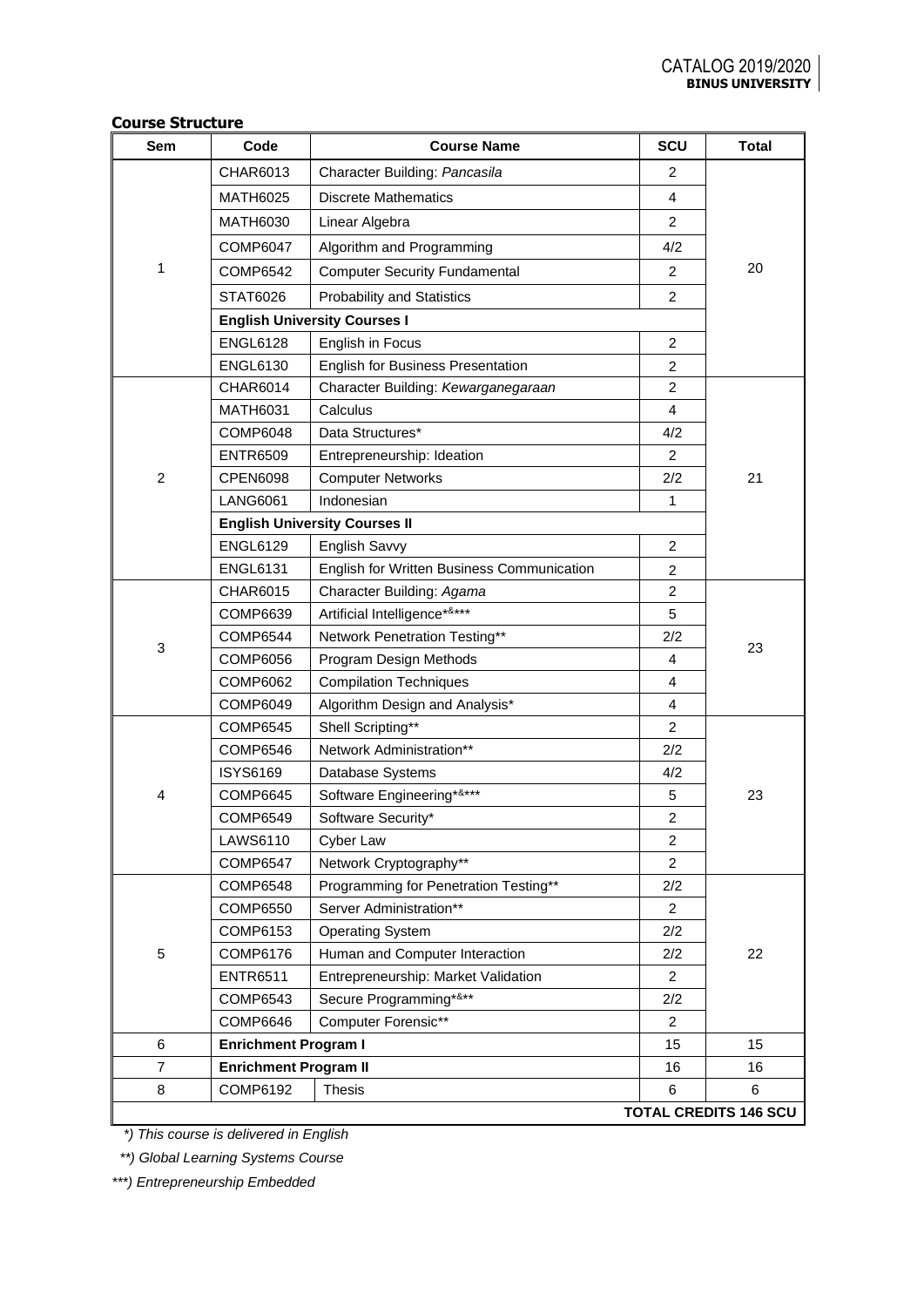### **English University Courses:**

- -) *For 1st Semester: English University Courses I, student with score BINUS UNIVERSITY English Proficiency Test less than 500 will take English in Focus, and student with score test greater than or equal to 500 will take English for Business Presentation*
- -) *For 2nd Semester: English University Courses II, student with score BINUS UNIVERSITY English Proficiency Test less than 500 will take English Savvy, and student with score test greater than or equal to 500 will take English for Written Business Communication*
- -) *Students must pass English Savvy with a minimum Grade of C*.

### **Enrichment Program I (6th Semester) & Enrichment Program II (7th Semester):**

-) *Student will take one of enrichment program tracks (off campus). See enrichment appendix for the tracks detail.*

| <b>Track</b>   | Semester 6   |           |              | Semester 7   |              |              |              |              |           |        |              |     |
|----------------|--------------|-----------|--------------|--------------|--------------|--------------|--------------|--------------|-----------|--------|--------------|-----|
|                | IN           | <b>RS</b> | EN           | CD           | <b>SA</b>    | etc          | IN           | <b>RS</b>    | <b>EN</b> | CD     | <b>SA</b>    | etc |
| 1              | $\mathsf{v}$ |           |              |              |              |              | $\mathsf{v}$ |              |           |        |              |     |
| $\overline{2}$ |              | v         |              |              |              |              |              | $\mathsf{v}$ |           |        |              |     |
| $\mathbf{3}$   |              |           | $\mathsf{V}$ |              |              |              |              |              | $\vee$    |        |              |     |
| $\overline{4}$ |              |           |              | $\mathsf{v}$ |              |              | $\mathsf{V}$ |              |           |        |              |     |
| 5              |              |           |              | $\mathsf{v}$ |              |              |              |              |           | v      |              |     |
| 6              |              |           |              | $\mathsf{v}$ |              |              |              |              |           |        | $\mathsf{v}$ |     |
| $\overline{7}$ |              |           |              |              | $\mathsf{V}$ |              | v            |              |           |        |              |     |
| 8              |              |           |              |              | $\mathsf{v}$ |              |              |              |           | $\vee$ |              |     |
| 9              |              |           |              |              | $\mathsf{v}$ |              |              |              |           |        | $\mathsf{v}$ |     |
| 10             |              |           |              |              |              | V            | $\vee$       |              |           |        |              |     |
| 11             |              |           |              |              |              | $\mathsf{v}$ |              |              |           | $\vee$ |              |     |
| 12             |              |           |              |              |              | $\mathsf{v}$ |              |              |           |        | $\mathsf{v}$ |     |

### **Enrichment Track Scheme**

Notes:

IN : Internship

RS : Research

EN : Entrepreneurship

CD : Community Development

SA : Study Abroad

etc : Study Program Special Purposes

#### Notes:

Student will take one of enrichment program tracks

- -) For students who choose Entrepreneurship track and fail in semester 6, when repeating the course may choose the Entrepreneurship track or change to 4 other track. It applied also to 4 other tracks.
- -) But for student who choose Entrepreneurship track and fail in semester 7, when repeating the course it required to choose 4 other track except Entrepreneurship. For the other tracks, if fail in semester 7, students may choose to stay on the track or change to other tracks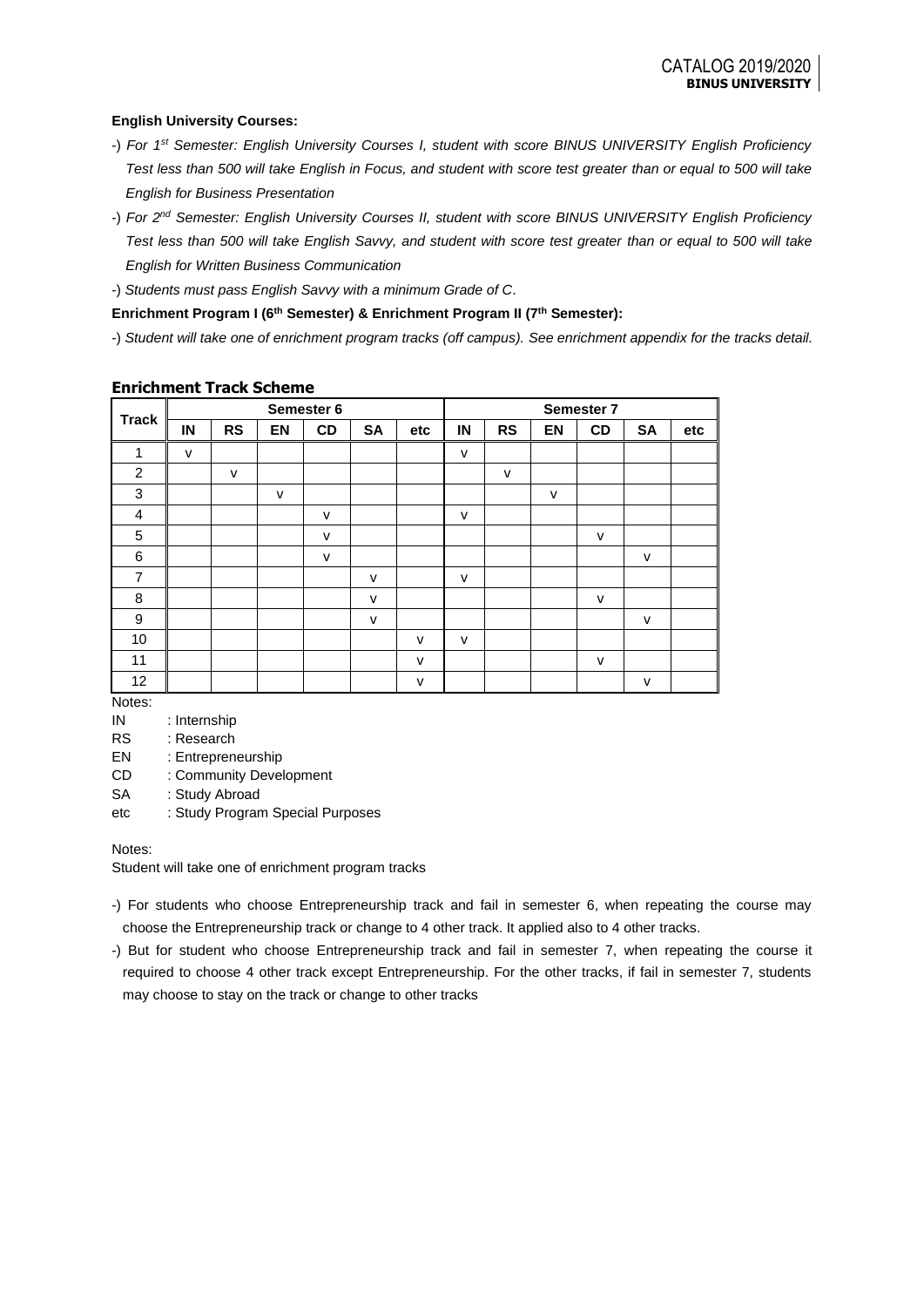# **Enrichment Internship Track**

| Code                         | <b>Course Name</b>                                        | <b>SCU</b> | Total |  |  |
|------------------------------|-----------------------------------------------------------|------------|-------|--|--|
| <b>Enrichment Program I</b>  |                                                           |            |       |  |  |
| COMP6561                     | Industrial Experience in Cyber Security Domain            | 8          | 15    |  |  |
| COMP6562                     | <b>Cyber Security Practice in Industrial Experience</b>   | 4          |       |  |  |
| COMP6563                     | <b>EES in Cyber Security Industry</b>                     | 3          |       |  |  |
| <b>Enrichment Program II</b> |                                                           |            |       |  |  |
| COMP6564                     | Professional Experience in Cyber Security Domain          | 8          | 16    |  |  |
| COMP6565                     | <b>Cyber Security Practice in Professional Experience</b> | 4          |       |  |  |
| COMP6566                     | Professional Development in Cyber Security Industry       | 4          |       |  |  |

# **Enrichment Entrepreneurship Track**

| Code                         | <b>Course Name</b>                                                                | <b>SCU</b>    | Total |  |  |  |
|------------------------------|-----------------------------------------------------------------------------------|---------------|-------|--|--|--|
| <b>Enrichment Program I</b>  |                                                                                   |               |       |  |  |  |
| <b>ENTR6293</b>              | <b>Business Start Up</b>                                                          | 8             |       |  |  |  |
| <b>ENTR6225</b>              | <b>Cyber Security Business Model &amp; Validation</b>                             | $\mathcal{P}$ | 15    |  |  |  |
| <b>ENTR6226</b>              | Launching New Cyber Security Venture                                              | 2             |       |  |  |  |
| <b>ENTR6227</b>              | <b>EES Cyber Security Professional in New Business</b>                            | 3             |       |  |  |  |
| <b>Enrichment Program II</b> |                                                                                   |               |       |  |  |  |
| <b>ENTR6309</b>              | Growing a Business                                                                | 8             |       |  |  |  |
| <b>ENTR6228</b>              | Lean Cyber Security Start Up & Business Plan                                      | 2             | 16    |  |  |  |
| <b>ENTR6229</b>              | Venture Capital in Cyber Security                                                 | 2             |       |  |  |  |
| <b>ENTR6230</b>              | Professional<br><b>Business</b><br>EES.<br>Security<br>Cyber<br>in.<br>Experience | 4             |       |  |  |  |

## **Enrichment Research Track**

| Code                         | <b>Course Name</b>                                       | <b>SCU</b> | Total |  |  |
|------------------------------|----------------------------------------------------------|------------|-------|--|--|
| <b>Enrichment Program I</b>  |                                                          |            |       |  |  |
| <b>RSCH6212</b>              | Research Experience I                                    |            | 15    |  |  |
| <b>RSCH6168</b>              | Scientific Writing I in Cyber Security                   | 4          |       |  |  |
| <b>RSCH6169</b>              | Global EES I in Cyber Security Research Project Team     |            |       |  |  |
| <b>Enrichment Program II</b> |                                                          |            |       |  |  |
| <b>RSCH6216</b>              | Research Experience II                                   | 8          |       |  |  |
| <b>RSCH6170</b>              | Scientific Writing II in Cyber Security                  |            | 16    |  |  |
| <b>RSCH6171</b>              | Global EES II in Cyber Security Research Project<br>Team | 4          |       |  |  |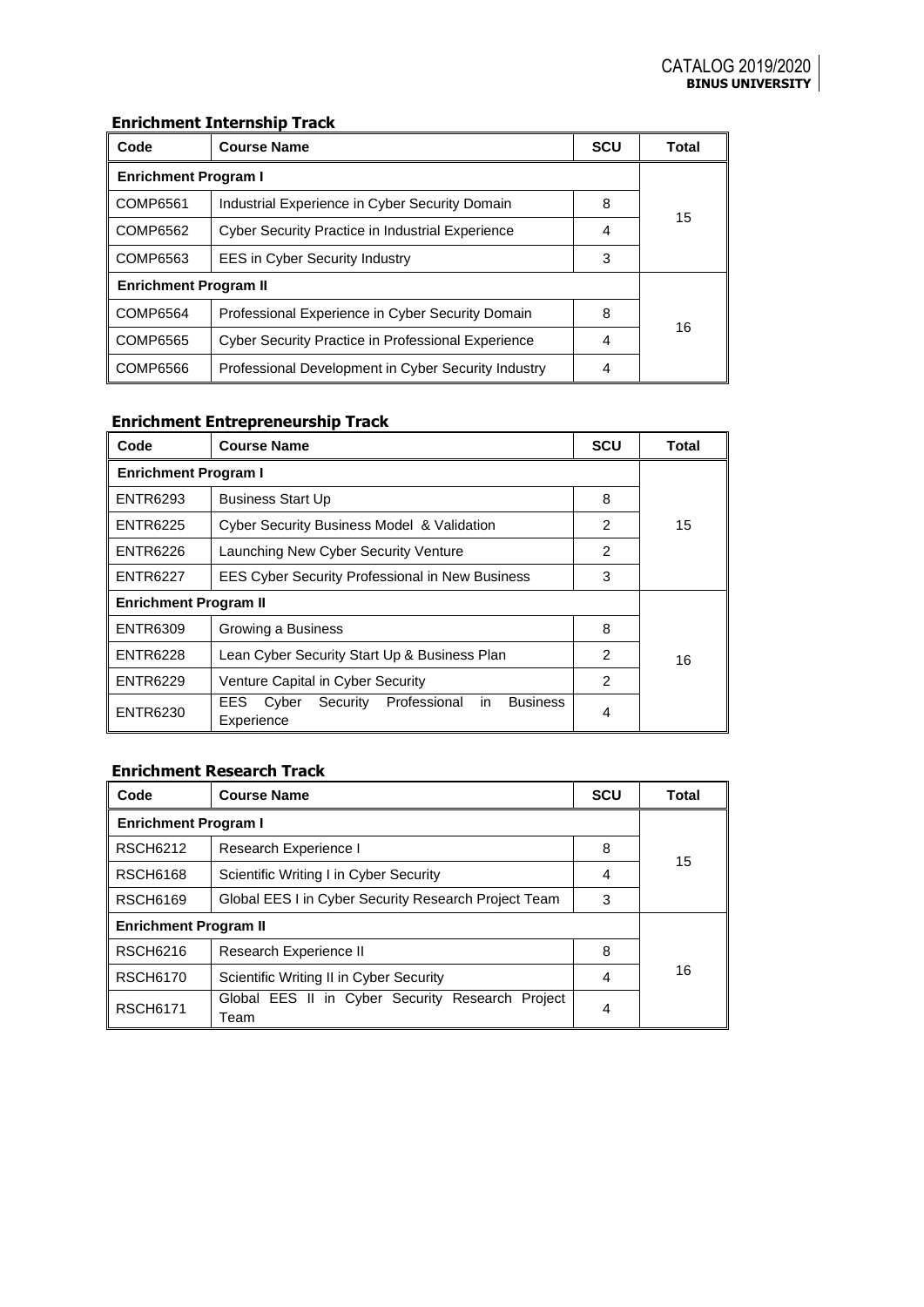# **Enrichment Community Development Track**

| Code                         | <b>Course Name</b>                                                                  | <b>SCU</b> | Total |  |  |
|------------------------------|-------------------------------------------------------------------------------------|------------|-------|--|--|
| <b>Enrichment Program I</b>  |                                                                                     |            |       |  |  |
| CMDV6126                     | Community Outreach Project Implementation                                           | 8          |       |  |  |
| CMDV6087                     | Community Outreach Cyber Security Project Design                                    | 4          | 15    |  |  |
| CMDV6088                     | 3                                                                                   |            |       |  |  |
| <b>Enrichment Program II</b> |                                                                                     |            |       |  |  |
| CMDV6140                     | <b>Community Development Project Implementation</b>                                 | 8          |       |  |  |
| CMDV6089                     | Development<br>Cyber<br>Security<br>Community<br>Project<br>Design                  |            | 16    |  |  |
| CMDV6090                     | Entreprenuerial Skills in<br>Employability<br>and<br>Cyber<br><b>Security Field</b> | 4          |       |  |  |

## **Enrichment Study Abroad Track**

| Code                                    | <b>Course Name</b>                  |                | <b>Total</b> |  |  |
|-----------------------------------------|-------------------------------------|----------------|--------------|--|--|
| Elective courses list for study abroad* |                                     |                |              |  |  |
| <b>Enrichment Program I</b>             |                                     |                |              |  |  |
| GLOB6005                                | Elective Course for Study Abroad 1  | 4              |              |  |  |
| GLOB6006                                | Elective Course for Study Abroad 2  | 4              |              |  |  |
| GLOB6007                                | Elective Course for Study Abroad 3  | $\overline{4}$ |              |  |  |
| GLOB6008                                | Elective Course for Study Abroad 4  | 4              |              |  |  |
| GLOB6009                                | Elective Course for Study Abroad 5  | $\overline{2}$ |              |  |  |
| GLOB6010                                | Elective Course for Study Abroad 6  | $\overline{2}$ | 15           |  |  |
| GLOB6011                                | Elective Course for Study Abroad 7  | $\overline{2}$ |              |  |  |
| GLOB6012                                | Elective Course for Study Abroad 8  | $\overline{c}$ |              |  |  |
| GLOB6013                                | Elective Course for Study Abroad 9  | $\overline{2}$ |              |  |  |
| GLOB6014                                | Elective Course for Study Abroad 10 | $\overline{2}$ |              |  |  |
| GLOB6015                                | Elective Course for Study Abroad 11 | $\overline{2}$ |              |  |  |
| GLOB6016                                | Elective Course for Study Abroad 12 | $\overline{2}$ |              |  |  |
| GLOB6041                                | Elective Course for Study Abroad 25 | 3              |              |  |  |
| GLOB6042                                | Elective Course for Study Abroad 26 | 1              |              |  |  |
| <b>Enrichment Program II</b>            |                                     |                |              |  |  |
| GLOB6017                                | Elective Course for Study Abroad 13 | 4              |              |  |  |
| GLOB6018                                | Elective Course for Study Abroad 14 | $\overline{4}$ |              |  |  |
| GLOB6019                                | Elective Course for Study Abroad 15 | 4              |              |  |  |
| GLOB6020                                | Elective Course for Study Abroad 16 | 4              |              |  |  |
| GLOB6021                                | Elective Course for Study Abroad 17 | $\overline{c}$ |              |  |  |
| GLOB6022                                | Elective Course for Study Abroad 18 | $\overline{2}$ | 16           |  |  |
| GLOB6023                                | Elective Course for Study Abroad 19 | $\overline{2}$ |              |  |  |
| GLOB6024                                | Elective Course for Study Abroad 20 | $\overline{2}$ |              |  |  |
| GLOB6025                                | Elective Course for Study Abroad 21 | $\overline{2}$ |              |  |  |
| GLOB6026                                | Elective Course for Study Abroad 22 | $\overline{2}$ |              |  |  |
| GLOB6027                                | Elective Course for Study Abroad 23 | $\overline{2}$ |              |  |  |
| GLOB6028                                | Elective Course for Study Abroad 24 | $\overline{2}$ |              |  |  |

\*)Transferred courses will be transferred based on credit transfer policies on study program with total of 15 credits for Enrichment Program I and 16 credits for Enrichment Program II.